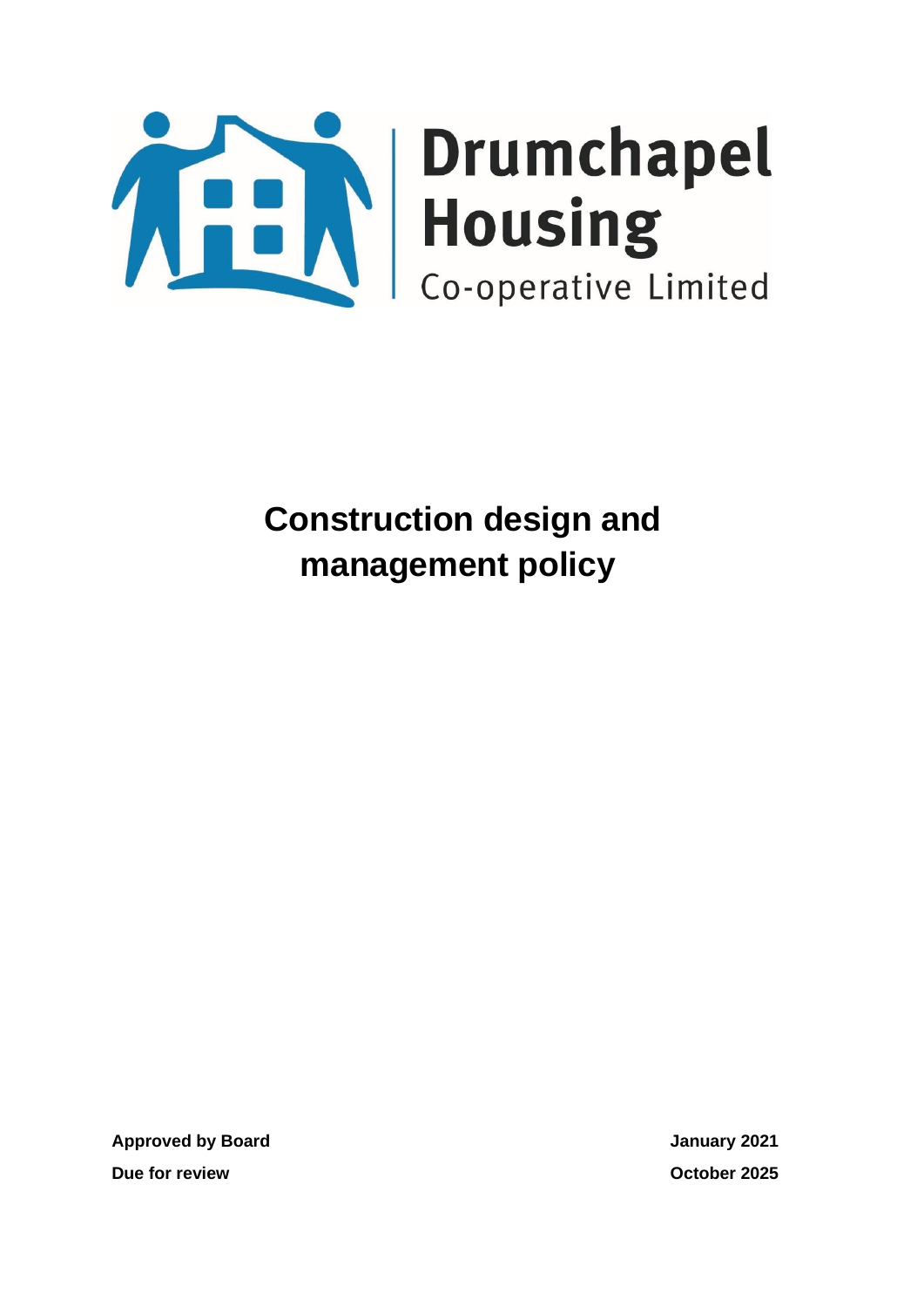

## **1. Purpose**

- 1.1 The aim of this policy is to ensure the Organisation effectively manages the health, safety and welfare of construction projects and promotes the 'designingin' of Health & Safety considerations for future operation of premises as a Landlord.
- 1.2 The details within this section have been written to ensure all reasonable steps are taken to comply with the Construction (Design and Management) Regulations 2015 and the Health and Safety at Work etc. Act 1974.

### **2. Definitions**

Construction phase – "any period of time starting when construction work in any project starts and ending when construction work in that project is completed."

Contractors - "those who do the actual construction work and can be either an individual or a company."

Designers – "those, who as part of a business, prepare or modify designs for a building, product or system relating to construction work."

Principal contractors - "contractors appointed by the client to coordinate the construction phase of a project where it involves more than one contractor."

Principal designers – "designers appointed by the client in projects involving more than one contractor. They can be an Organisation or an individual with sufficient knowledge, experience and ability to carry out the role."

#### **3. References**

- Construction (Design and Management) Regulations 2015
- Health and Safety at Work etc. Act 1974

### **4. Duties**

- 4.1 The Organisation will have several duties throughout a project, these include:
	- Assembling the project team;
	- Making respective roles clear;
	- Ensuring sufficient time and resources for each stage of the project;
	- Putting in place effective mechanisms for communication between team members;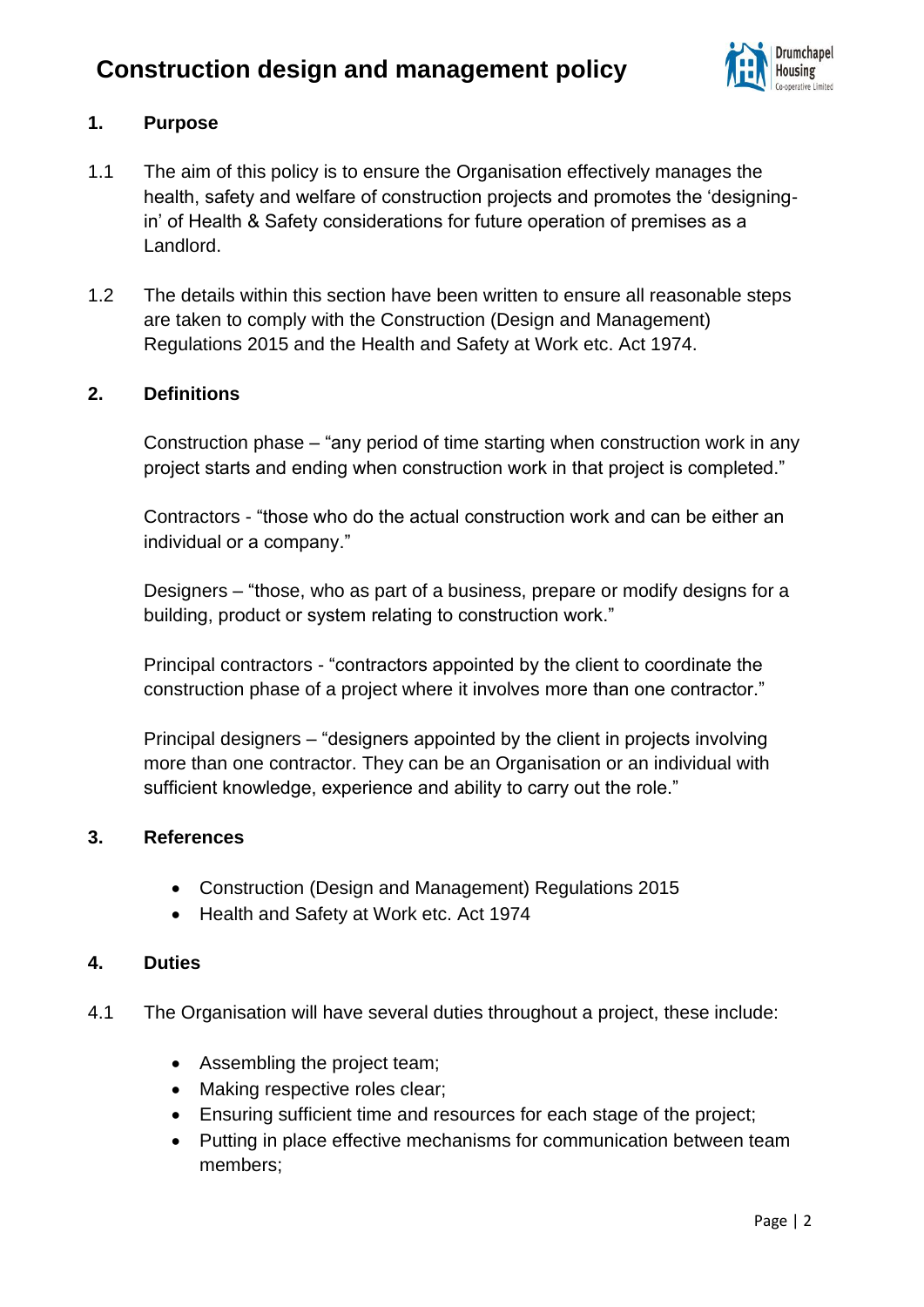

- Providing pre-construction information as soon as is practicable to every designer and contractor appointed, or being considered for appointment, to the project;
- Taking steps to ensure that the principal designer and principal contractor comply with their duties;
- Ensuring a construction phase plan is drawn up by the contractor if there is only one contractor, or by the principal contractor;
- Ensuring the principal designer prepares a health and safety file;
- Setting out steps to be followed to ensure health and safety performance is maintained;
- Providing suitable welfare facilities for workers.

## **5. The Client Brief**

- 5.1 The Organisation will set out a clear brief for every project. The Organisation will clearly highlight the arrangements for how health and safety will be managed, the key requirements and the vision of the project.
- 5.2 Where the range and nature of risks involved in the work warrants it, arrangements will also include:
	- The expected standards of health and safety, including safe working practices, and the means by which these standards will be maintained throughout;
	- What is expected from the design team in terms of the steps they should reasonably take to ensure their designs help manage foreseeable risks during the construction phase and when maintaining and using the building once it is built (i.e. the 'designing-in' of future H&S considerations);
	- The arrangements for commissioning the new building and a well-planned handover procedure to the new user.

## **6. Selecting the Project Team**

- 6.1 The Organisation will ensure that all appointed individuals and Organisations have the necessary skills, knowledge and experience to carry out the required task.
- 6.2 Before appointing a contractor, the Organisation will obtain the following information:
	- Provision of employers liability, public liability and professional indemnity insurance details, as required;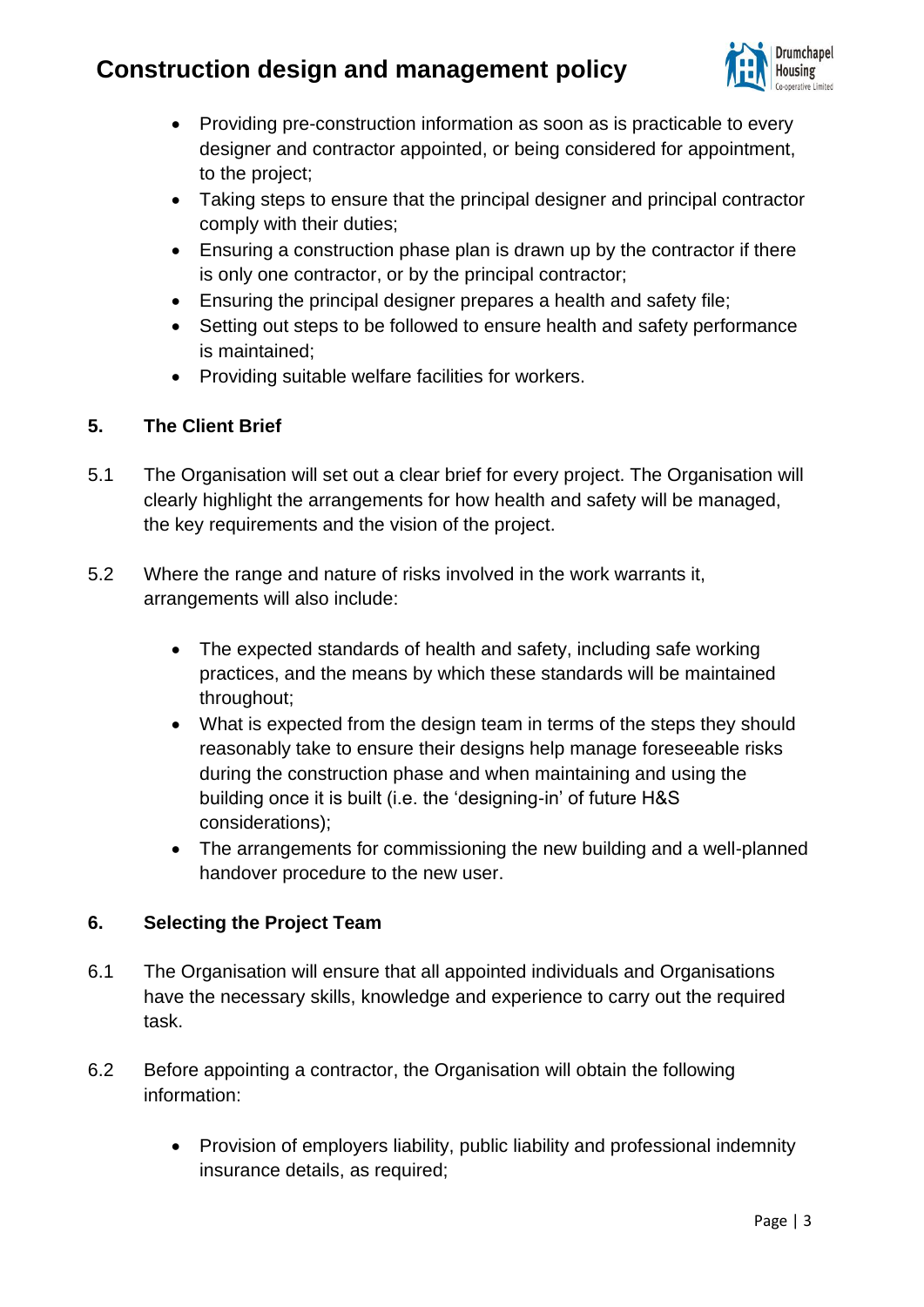

- Provision of suitable references from previous clients or similar work;
- Provision of Safety Policy:
- Provision of licence to operate, where appropriate;
- Provision of risk assessments and method statements;
- Details of a membership of a Trade Organisation or a Safety Group.
- 6.3 If there is more than one contractor involved in a project, the Organisation will formally appoint a principal designer and principal contractor in writing at the earliest possible stage.

## **7. Health and Safety File**

- 7.1 The Organisation will ensure that in projects with more than one contractor, the principal designer prepares, updates, reviews and revises the health and safety file to take account of the work and any changes that have occurred.
- 7.2 If the principal designer's appointment concludes before the end of the project, the Organisation will ensure that the health and safety file is passed from the principal designer to the principal contractor.
- 7.3 When the project is complete, the Organisation will retain the file and ensure it is available to anyone who may need it to enable them to comply with health and safety requirements during any subsequent project.
- 7.4 If the property is sold to a tenant or any other Organisation, the file will be passed on to the new owner.

### **8. Notification**

- 8.1 The Organisation will notify the HSE in writing when the construction work on a construction site is scheduled to:
	- Last longer than 30 working days and have more than 20 workers working simultaneously at any point in the project; or
	- Exceed 500 person days.
- 8.2 A copy of the notification will be displayed in the construction site office.

## **9. Equality and diversity**

9.1 Equality and diversity reflect the core values of the Co-operative. We strive to ensure these values are embedded throughout all of the services we provide in addition to our policies, procedures and decision-making. We are committed to